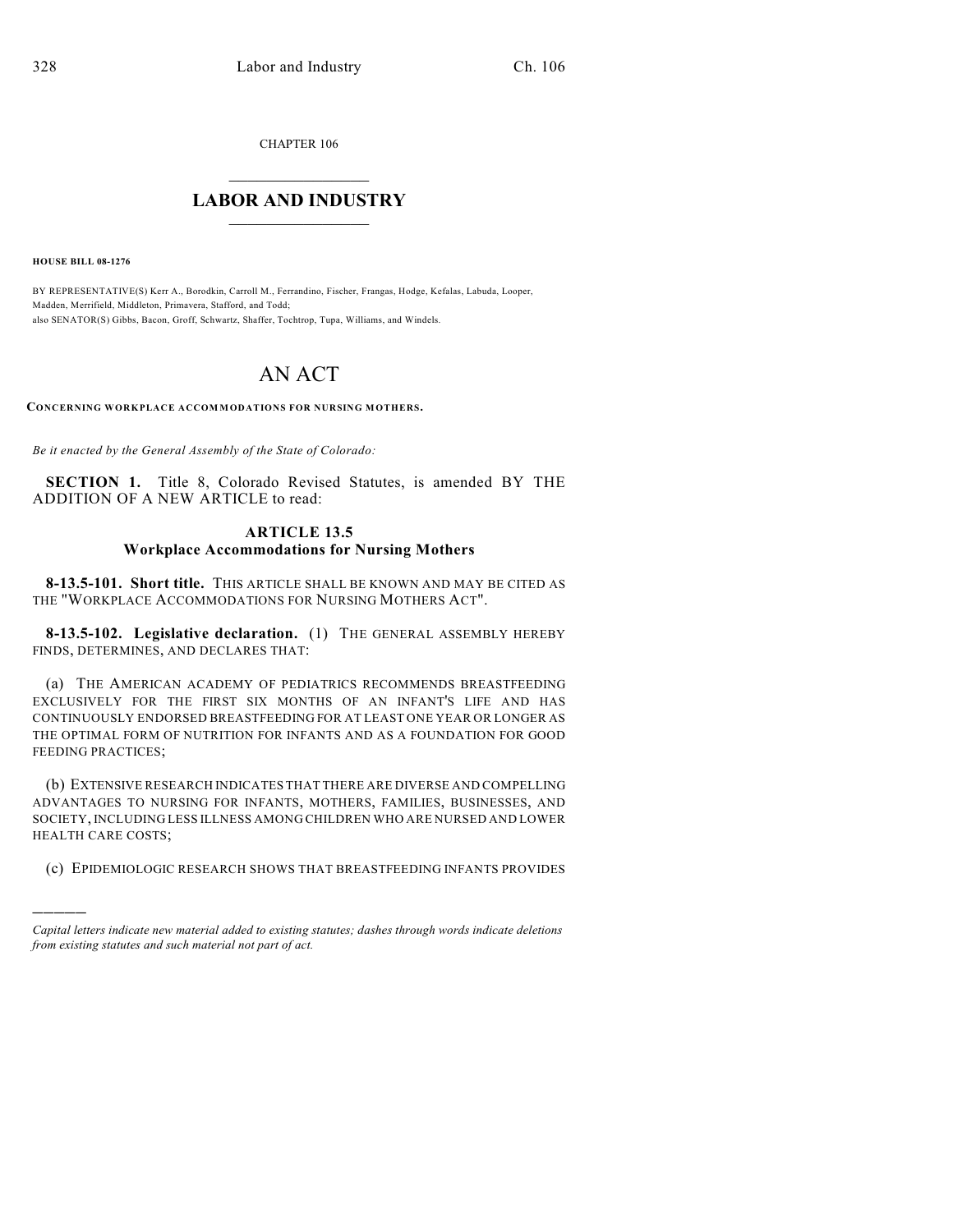BENEFITS TO THEIR GENERAL HEALTH, GROWTH, AND DEVELOPMENT AND RESULTS IN SIGNIFICANT DECREASES IN RISK FOR NUMEROUS ACUTE ILLNESSES;

(d) BREASTFEEDING HAS BEEN SHOWN TO HAVE NUMEROUS HEALTH BENEFITS FOR MOTHERS, INCLUDING AN EARLIER RETURN TO PREPREGNANT WEIGHT, DELAYED RESUMPTION OF OVULATION WITH INCREASED CHILD SPACING, IMPROVED BONE REMINERALIZATION POSTPARTUM WITH REDUCTION IN HIP FRACTURES IN THE POSTMENOPAUSAL PERIOD, AND REDUCED RISK OF OVARIAN CANCER AND PREMENOPAUSAL BREAST CANCER;

(e) IN ADDITION TO INDIVIDUAL HEALTH BENEFITS, PROVIDING OPPORTUNITIES FOR BREASTFEEDING RESULTS IN SUBSTANTIAL BENEFITS TO EMPLOYERS, INCLUDING REDUCED HEALTH CARE COSTS, REDUCED EMPLOYEE ABSENTEEISM FOR CARE ATTRIBUTABLE TO INFANT ILLNESS, IMPROVED EMPLOYEE PRODUCTIVITY, HIGHER MORALE AND GREATER LOYALTY, IMPROVED ABILITY TO ATTRACT AND RETAIN VALUABLE EMPLOYEES, AND A FAMILY-FRIENDLY IMAGE IN THE COMMUNITY;

(f) NURSING IS A BASIC, NORMAL, AND IMPORTANT ACT OF NURTURING THAT SHOULD BE ENCOURAGED IN THE INTERESTS OF MATERNAL AND INFANT HEALTH.

(2) THE GENERAL ASSEMBLY FURTHER DECLARES THAT THE PURPOSE OF THIS ARTICLE IS FOR THE STATE OF COLORADO TO BECOME INVOLVED IN THE NATIONAL MOVEMENT TO RECOGNIZE THE MEDICAL IMPORTANCE OF BREASTFEEDING, WITHIN THE SCOPE OF COMPLETE PEDIATRIC CARE, AND TO ENCOURAGE REMOVAL OF BOUNDARIES PLACED ON NURSING MOTHERS IN THE WORKPLACE.

**8-13.5-103. Definitions.** AS USED IN THIS ARTICLE, UNLESS THE CONTEXT OTHERWISE REQUIRES:

(1) "EMPLOYER" MEANS A PERSON ENGAGED IN BUSINESS WHO HAS ONE OR MORE EMPLOYEES. "EMPLOYER" INCLUDES THE STATE AND ANY POLITICAL SUBDIVISION OF THE STATE.

(2) "REASONABLE EFFORTS" MEANS ANY EFFORT THAT WOULD NOT IMPOSE AN UNDUE HARDSHIP ON THE OPERATION OF THE EMPLOYER'S BUSINESS.

(3) "UNDUE HARDSHIP" MEANS ANY ACTION THAT REQUIRES SIGNIFICANT DIFFICULTY OR EXPENSE WHEN CONSIDERED IN RELATION TO FACTORS SUCH AS THE SIZE OF THE BUSINESS, THE FINANCIAL RESOURCES OF THE BUSINESS, OR THE NATURE AND STRUCTURE OF ITS OPERATION, INCLUDING CONSIDERATION OF THE SPECIAL CIRCUMSTANCES OF PUBLIC SAFETY.

**8-13.5-104. Right of nursing mothers to express breast milk in workplace private location - discrimination prohibited.** (1) AN EMPLOYER SHALL PROVIDE REASONABLE UNPAID BREAK TIME OR PERMIT AN EMPLOYEE TO USE PAID BREAK TIME, MEAL TIME, OR BOTH, EACH DAY TO ALLOW THE EMPLOYEE TO EXPRESS BREAST MILK FOR HER NURSING CHILD FOR UP TO TWO YEARS AFTER THE CHILD'S BIRTH.

(2) THE EMPLOYER SHALL MAKE REASONABLE EFFORTS TO PROVIDE A ROOM OR OTHER LOCATION IN CLOSE PROXIMITY TO THE WORK AREA, OTHER THAN A TOILET